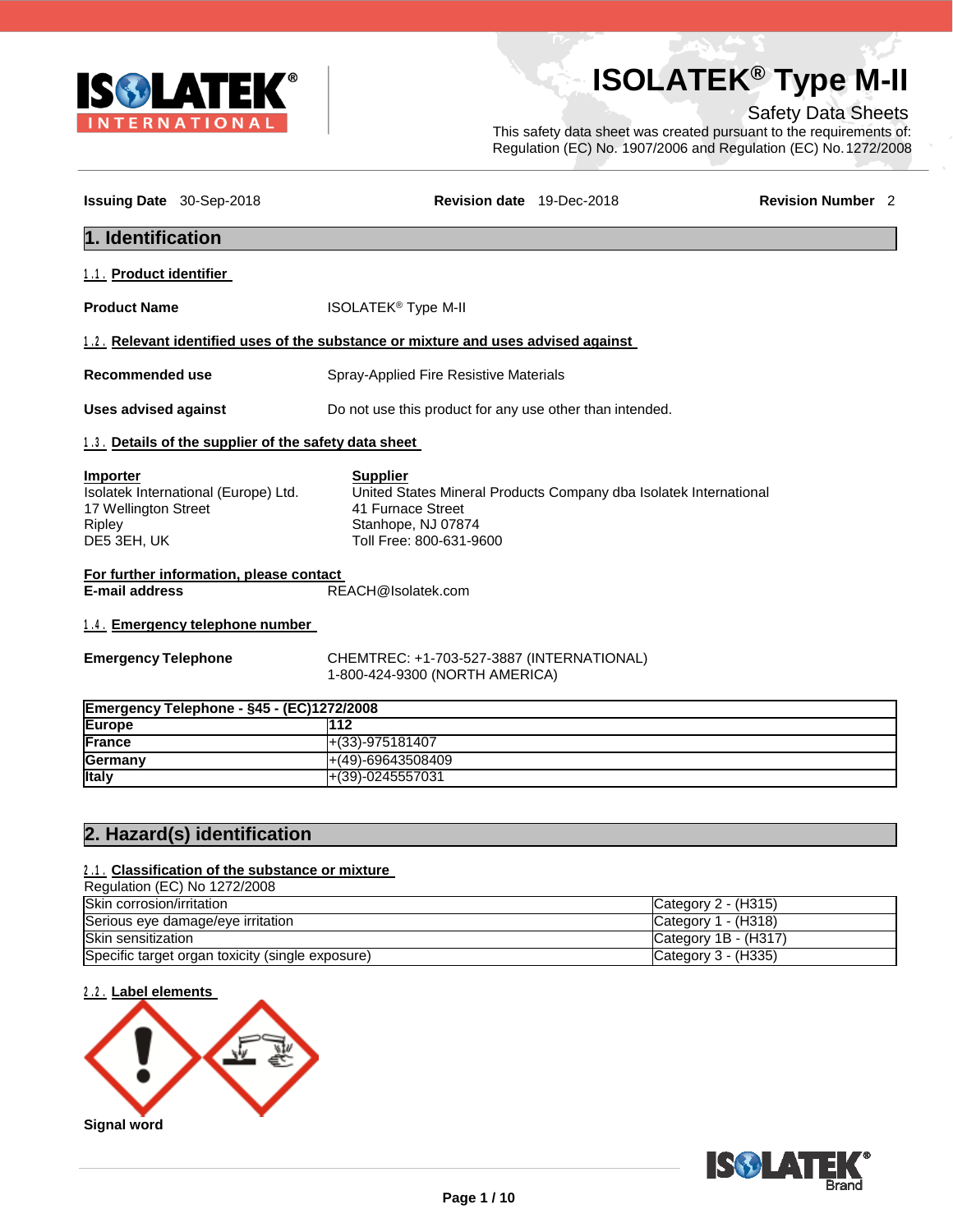#### **Danger**

#### **Hazard statements**

H315 - Causes skin irritation

H317 - May cause an allergic skin reaction

H318 - Causes serious eye damage

H335 - May cause respiratory irritation

#### **Precautionary Statements - EU (§28, 1272/2008)**

P202 - Do not handle until all safety precautions have been read and understood

P261 - Avoid breathing dust/fume/gas/mist/vapors/spray

P264 - Wash face, hands and any exposed skin thoroughly after handling

P271 - Use only outdoors or in a well-ventilated area

P272 - Contaminated work clothing should not be allowed out of the workplace

P280 - Wear protective gloves and eye/face protection

P284 - Wear respiratory protection

P301 + P330 + P331 - IF SWALLOWED: Rinse mouth. Do not induce vomiting

P305 + P351 + P338 - IF IN EYES: Rinse cautiously with water for several minutes. Remove contact lenses, if present and easy to do. Continue rinsing

 $\overline{\phantom{a}}$  , we can consider the constraint of the constraints of the constraints of the constraints of the constraints of the constraints of the constraints of the constraints of the constraints of the constraints of th

P310 - Immediately call a POISON CENTER or doctor

P302 + P352 - IF ON SKIN: Wash with plenty of soap and water

P333 + P313 - If skin irritation or rash occurs: Get medical advice/attention

P362 - Take off contaminated clothing and wash before reuse

P402 + P233 - Store in a dry place. Keep container tightly closed

P405 - Store locked up

P501 - Dispose of contents/containers in accordance with local regulations

#### **2 . 3 . Other hazards**

No information available

#### **3. Composition/information on ingredients**

#### **3 . 1 Substances**

Not applicable

#### **3 . 2 Mixtures**

| Chemical name          | EC No     | CAS No     | Weight-%  | Classification according to            | <b>REACH</b>        |
|------------------------|-----------|------------|-----------|----------------------------------------|---------------------|
|                        |           |            |           | Regulation (EC) No.<br>1272/2008 [CLP] | registration number |
| <b>Portland Cement</b> | 266-043-4 | 65997-15-1 | $30 - 60$ | No data available                      | No data available l |
| Limestone              | 215-279-6 | 1317-65-3  | $10 - 30$ | No data available                      | No data available   |
| Vermiculite            | 603-518-0 | 1318-00-9  | $10 - 30$ | No data available                      | No data available   |
| Mica                   | 601-648-2 | 12001-26-2 | $10 - 30$ | No data available                      | No data available   |

#### **Full text of H- and EUH-phrases: see section 16**

#### **Additional information**

The above products are compliant to REACH registration obligations. Registration number(s) may not be provided because substance(s) are exempted, not yet registered under REACH or registered under another regulatory process (biocide uses, plant protection, etc.)

#### **4. First-aid measures**

#### **4 . 1 . Description of first aid measures**

General advice **IF** exposed or concerned: Get medical advice/attention. Show this safety data sheet to the doctor in attendance.

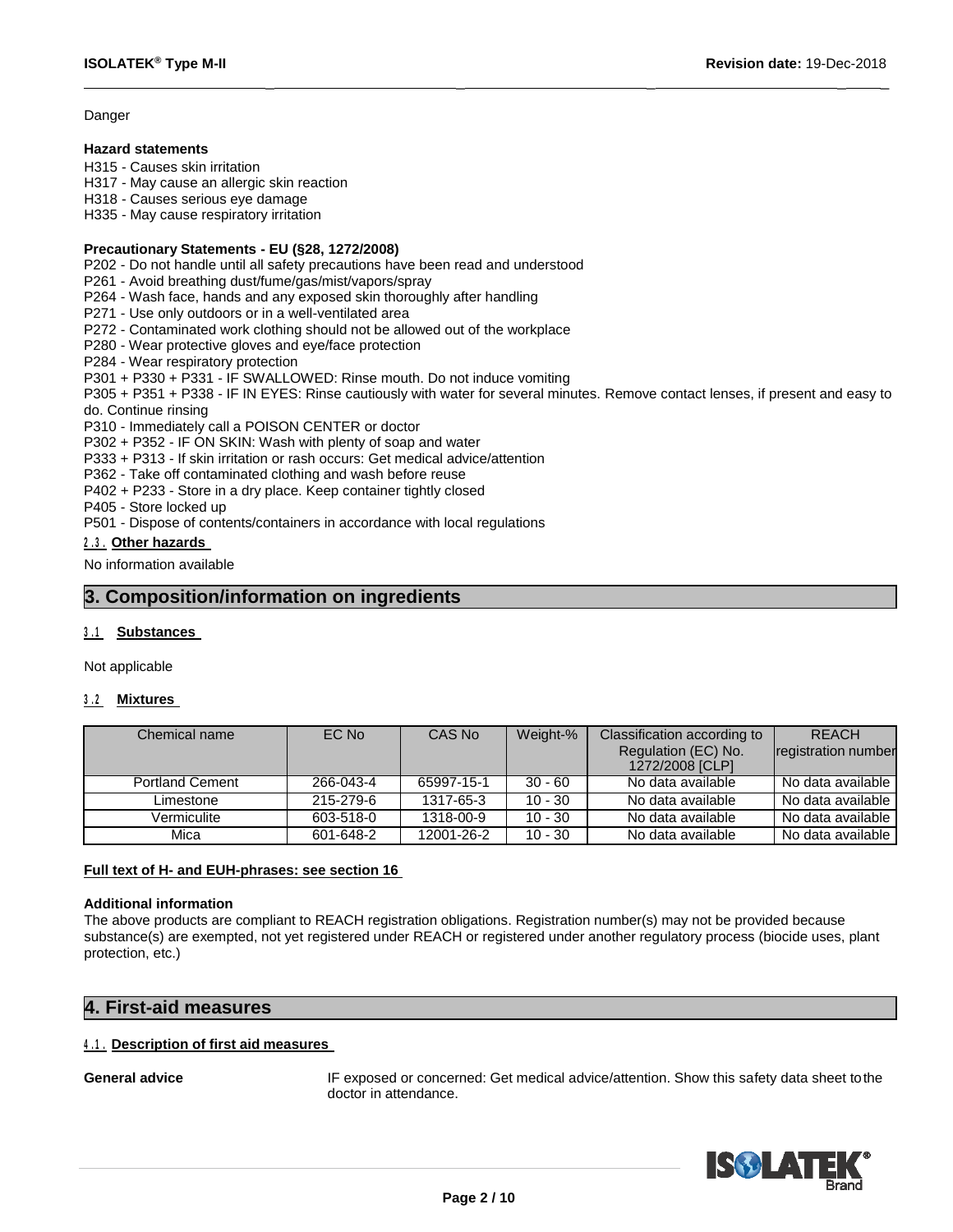| <b>Inhalation</b>                                                | Remove to fresh air. (Call a physician if symptoms occur).                                                                                                                                                 |  |
|------------------------------------------------------------------|------------------------------------------------------------------------------------------------------------------------------------------------------------------------------------------------------------|--|
| Eye contact                                                      | Rinse immediately with plenty of water, also under the eyelids, for at least 15 minutes.<br>Remove contact lenses, if present and easy to do. Continue rinsing. Get immediate medical<br>advice/attention. |  |
| <b>Skin contact</b>                                              | Wash off immediately with soap and plenty of water while removing all contaminated<br>clothes and shoes. If skin irritation or rash occurs: Get medical advice/attention.                                  |  |
| Ingestion                                                        | Not a normal route of entry. Do not induce vomiting without medical advice. If swallowed and<br>symptoms occur, consult a doctor.                                                                          |  |
| Self-protection of the first aider                               | Avoid contact with skin, eyes or clothing. Wear personal protective clothing (see section 8).                                                                                                              |  |
| 4.2. Most important symptoms and effects, both acute and delayed |                                                                                                                                                                                                            |  |
| <b>Symptoms</b>                                                  | No information available.                                                                                                                                                                                  |  |
|                                                                  | <u>4.3. Indication of any immediate medical attention and special treatment needed</u>                                                                                                                     |  |
| Note to physicians                                               | Treat symptomatically.                                                                                                                                                                                     |  |
| 5. Fire-fighting measures                                        |                                                                                                                                                                                                            |  |
| 5.1. Extinguishing media                                         |                                                                                                                                                                                                            |  |
| <b>Suitable Extinguishing Media</b>                              | Use extinguishing measures that are appropriate to local circumstances and the<br>surrounding environment.                                                                                                 |  |
| Unsuitable extinguishing media                                   | No information available.                                                                                                                                                                                  |  |
| 5.2. Special hazards arising from the substance or mixture       |                                                                                                                                                                                                            |  |
| Specific hazards arising from the<br>chemical                    | May cause sensitization by skin contact.                                                                                                                                                                   |  |
| 5.3. Advice for firefighters                                     |                                                                                                                                                                                                            |  |
| Special protective equipment for<br>fire-fighters                | Firefighters should wear self-contained breathing apparatus and full firefighting turnout<br>gear. Use personal protection equipment.                                                                      |  |
| 6. Accidental release measures                                   |                                                                                                                                                                                                            |  |

## **6 . 1 . Personal precautions, protective equipment and emergency procedures**

| <b>Personal precautions</b>                                                               | Avoid contact with skin, eyes or clothing. Use personal protective equipment as required.<br>Ensure adequate ventilation. |
|-------------------------------------------------------------------------------------------|---------------------------------------------------------------------------------------------------------------------------|
| Other information                                                                         | Refer to protective measures listed in Sections 7 and 8.                                                                  |
| For emergency responders<br>Use personal protection recommended in Section 8.             |                                                                                                                           |
| 6.2. Environmental precautions                                                            |                                                                                                                           |
| <b>Environmental precautions</b><br>Prevent further leakage or spillage if safe to do so. |                                                                                                                           |

**6 . 3 . Methods and material for containment and cleaning up**

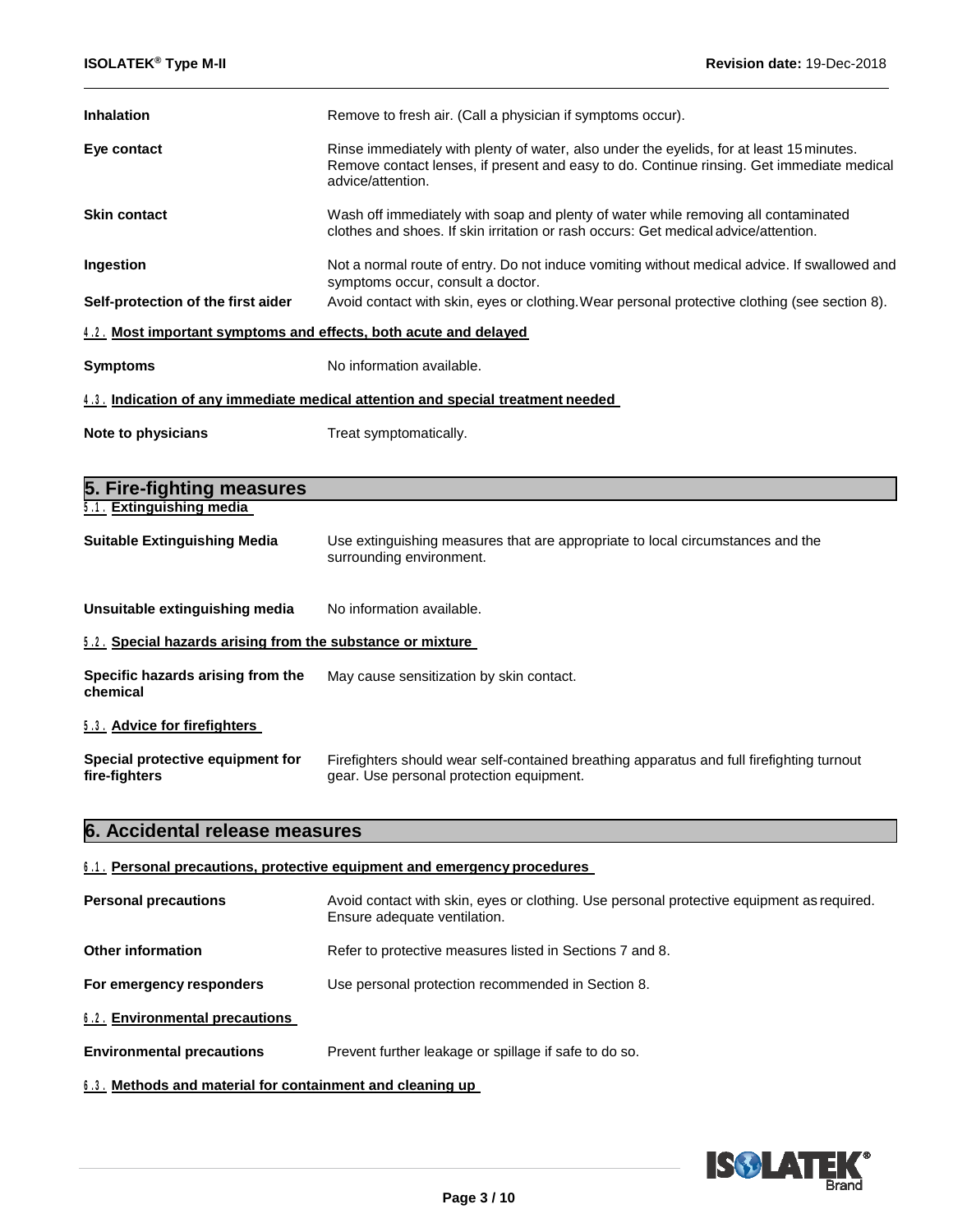| <b>Methods for containment</b>         | Prevent further leakage or spillage if safe to do so.                                                                                                         |
|----------------------------------------|---------------------------------------------------------------------------------------------------------------------------------------------------------------|
| Methods for cleaning up                | Take up mechanically, placing in appropriate containers for disposal.                                                                                         |
| <b>Prevention of secondary hazards</b> | Clean contaminated objects and areas thoroughly observing environmental regulations.                                                                          |
| 6.4. Reference to other sections       |                                                                                                                                                               |
| Reference to other sections            | For additional information see: Section 8: Exposure controls/personal protection;<br>Section 12: Ecological information; Section 13: Disposal considerations. |

\_ \_ \_ \_ \_

#### **7. Handling and storage**

#### **7 . 1 . Precautions for safe handling**

| Advice on safe handling                                                  | Ensure adequate ventilation. Avoid contact with skin, eyes or clothing. Use personal<br>protection equipment. Do not eat, drink or smoke when using this product. Take off<br>contaminated clothing and wash before reuse. |  |  |
|--------------------------------------------------------------------------|----------------------------------------------------------------------------------------------------------------------------------------------------------------------------------------------------------------------------|--|--|
| General hygiene considerations                                           | Handle in accordance with good industrial hygiene and safety practice.                                                                                                                                                     |  |  |
| <b>1.2. Conditions for safe storage, including any incompatibilities</b> |                                                                                                                                                                                                                            |  |  |
| <b>Storage Conditions</b>                                                | Keep containers tightly closed in a dry, cool and well-ventilated place. Protect from<br>moisture.                                                                                                                         |  |  |

#### **7 . 3 . Specific end use(s)**

**Risk Management Methods (RMM)** The information required is contained in this Material Safety Data Sheet.

#### **8. Exposure controls/personal protection**

#### **8 . 1 . Control parameters**

#### **Exposure Limits** .

| Chemical name                        | European Union           | <b>United Kingdom</b>                                                                                             | France                                       | Spain                                                | Germany                                              |
|--------------------------------------|--------------------------|-------------------------------------------------------------------------------------------------------------------|----------------------------------------------|------------------------------------------------------|------------------------------------------------------|
| <b>Portland Cement</b><br>65997-15-1 |                          | TWA: 10 mg/m $3$<br>TWA: $4 \text{ mg/m}^3$<br>STEL: $30 \text{ mg/m}^3$<br>STEL: 12 mg/m <sup>3</sup>            |                                              | TWA: 4 mg/m <sup>3</sup>                             |                                                      |
| Limestone<br>1317-65-3               |                          | TWA: $10 \text{ mg/m}^3$<br>TWA: $4 \text{ mg/m}^3$<br>STEL: 30 mg/m <sup>3</sup><br>STEL: $12 \text{ mg/m}^3$    |                                              |                                                      |                                                      |
| Mica<br>12001-26-2                   |                          | TWA: $10 \text{ mg/m}^3$<br>TWA: $0.8 \text{ mg/m}^3$<br>STEL: $30 \text{ mg/m}^3$<br>STEL: 2.4 mg/m <sup>3</sup> |                                              | TWA: $3 \text{ mg/m}^3$                              |                                                      |
| Chemical name                        | Italy                    | Portugal                                                                                                          | <b>Netherlands</b>                           | Finland                                              | Denmark                                              |
| <b>Portland Cement</b><br>65997-15-1 |                          | TWA: 10 mg/m <sup>3</sup>                                                                                         |                                              | TWA: 5 mg/m <sup>3</sup><br>TWA: 1 mg/m <sup>3</sup> |                                                      |
| Mica<br>12001-26-2                   |                          | TWA: $3 \text{ mg/m}^3$                                                                                           |                                              |                                                      |                                                      |
| Chemical name                        | Austria                  | Switzerland                                                                                                       | Poland                                       | Norway                                               | Ireland                                              |
| <b>Portland Cement</b><br>65997-15-1 | TWA: 5 mg/m <sup>3</sup> | TWA: 5 mg/m <sup>3</sup>                                                                                          | TWA: 6 mg/m <sup>3</sup><br>TWA: 2 mg/m $^3$ |                                                      | TWA: 1 mg/m <sup>3</sup><br>STEL: $3 \text{ mg/m}^3$ |

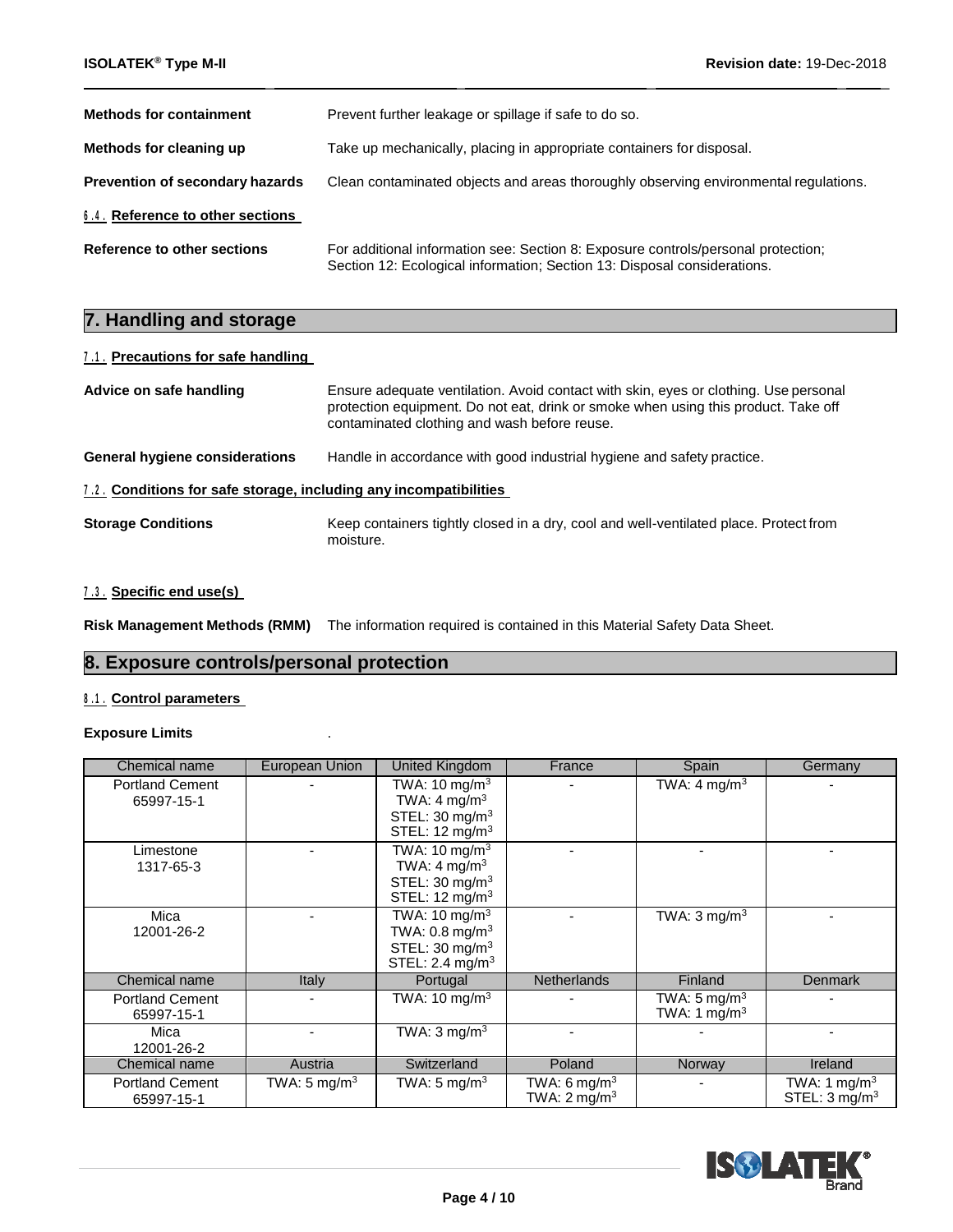| Limestone<br>1317-65-3   |                                            |                         |                                                                                                                | TWA: $10 \text{ mg/m}^3$<br>TWA: $4 \text{ mg/m}^3$<br>STEL: $30 \text{ mg/m}^3$<br>STEL: $12 \text{ mg/m}^3$ |
|--------------------------|--------------------------------------------|-------------------------|----------------------------------------------------------------------------------------------------------------|---------------------------------------------------------------------------------------------------------------|
| Vermiculite<br>1318-00-9 | TWA: $5 \text{ mg/m}^3$<br>STEL 10 $mg/m3$ |                         |                                                                                                                |                                                                                                               |
| Mica<br>12001-26-2       |                                            | TWA: $3 \text{ mg/m}^3$ | TWA: 6 mg/m <sup>3</sup><br>TWA: $3 \text{ mg/m}^3$<br>STEL: 12 mg/m <sup>3</sup><br>STEL: 6 mg/m <sup>3</sup> |                                                                                                               |

\_ \_ \_ \_ \_

**Derived No Effect Level (DNEL)** No information available. **Predicted No Effect Concentration (PNEC) 8 . 2 . Exposure controls** No information available.

**Engineering controls** Ensure adequate ventilation, especially in confined areas.

**Personal protective equipment**





Hand **protection Protective gloves.** 



**Skin and body protection** Long sleeved clothing.



**Respiratory protection** No protective equipment is needed under normal use conditions. If exposure limits are exceeded or irritation is experienced, ventilation and evacuation may be required.

**General hygiene considerations** Handle in accordance with good industrial hygiene and safety practice.

**Environmental exposure controls** No information available.

#### **9. Physical and chemical properties**

9.1. **Information on basic physical and chemical properties Physical state** 

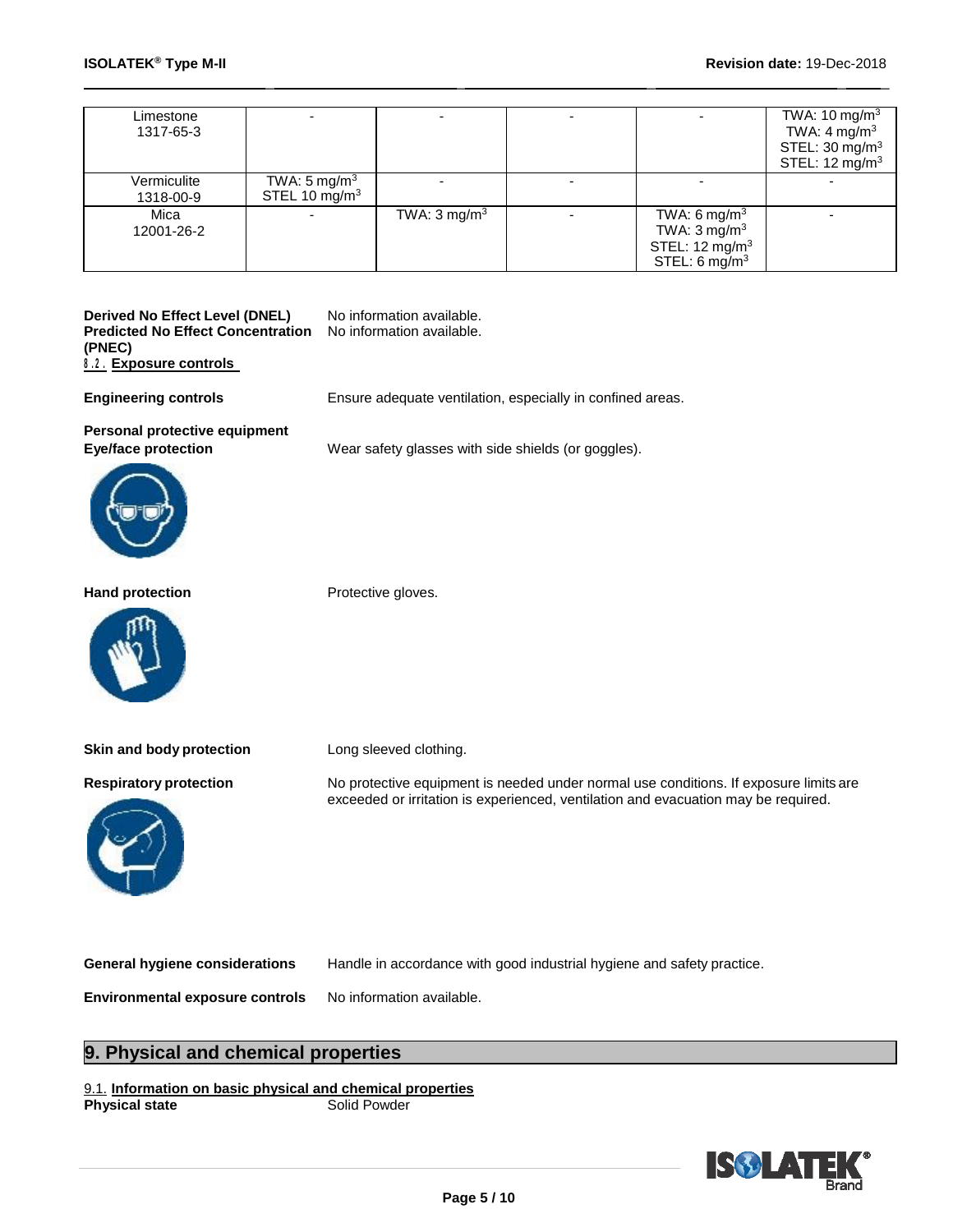\_ \_ \_ \_ \_

| Appearance<br>Color<br>Odor<br><b>Odor threshold</b>    | Powder<br>grey<br>Low<br>No information available |                  |
|---------------------------------------------------------|---------------------------------------------------|------------------|
| <b>Property</b>                                         | <b>Values</b>                                     | Remarks · Method |
| рH                                                      | $10 - 12$                                         | @ 20 °C          |
| Melting point / freezing point                          | >981 °C                                           |                  |
| Boiling point / boiling range                           | Not Applicable                                    |                  |
| <b>Flash point</b>                                      | Not Applicable                                    |                  |
| <b>Evaporation rate</b>                                 | No data available                                 | None known       |
| Flammability (solid, gas)                               | No data available                                 | None known       |
| <b>Flammability Limit in Air</b>                        |                                                   | None known       |
| <b>Upper flammability or explosive</b><br><b>limits</b> | No data available                                 |                  |
| Lower flammability or explosive<br>limits               | No data available                                 |                  |
| Vapor pressure                                          | No data available                                 | None known       |
| <b>Vapor density</b>                                    | No data available                                 | None known       |
| <b>Relative density</b>                                 | No data available                                 | None known       |
| <b>Water solubility</b>                                 | No data available                                 | None known       |
| Solubility(ies)                                         | No data available                                 | None known       |
| <b>Partition coefficient</b>                            | No data available                                 | None known       |
| <b>Autoignition temperature</b>                         | No data available                                 | None known       |
| <b>Decomposition temperature</b>                        | No data available                                 | None known       |
| Kinematic viscosity                                     | No data available                                 | None known       |
| <b>Dynamic viscosity</b>                                | No data available                                 | None known       |
| <b>Explosive properties</b>                             | No information available.                         |                  |
| <b>Oxidizing properties</b>                             | No information available.                         |                  |
| 9.2. Other information                                  |                                                   |                  |
| Softening point                                         | No information available                          |                  |
| <b>Molecular weight</b>                                 | No information available                          |                  |
| <b>VOC Content (%)</b>                                  | No information available                          |                  |
| <b>Liquid Density</b>                                   | No information available                          |                  |
| <b>Bulk density</b>                                     | No information available                          |                  |

### **10. Stability and reactivity**

**1 0 . 1 . Reactivity**

**Reactivity No information available.** 

#### **1 0 . 2 . Chemical stability**

**Stability** Stable under normal conditions.

**Explosion data Sensitivity to mechanical impact None. Sensitivity to static discharge** None.

**1 0 . 3 . Possibility of hazardous reactions**

**Possibility of hazardous reactions** None under normal processing.

#### **1 0 . 4 . Conditions to avoid**

**Conditions to avoid** None known based on information supplied.

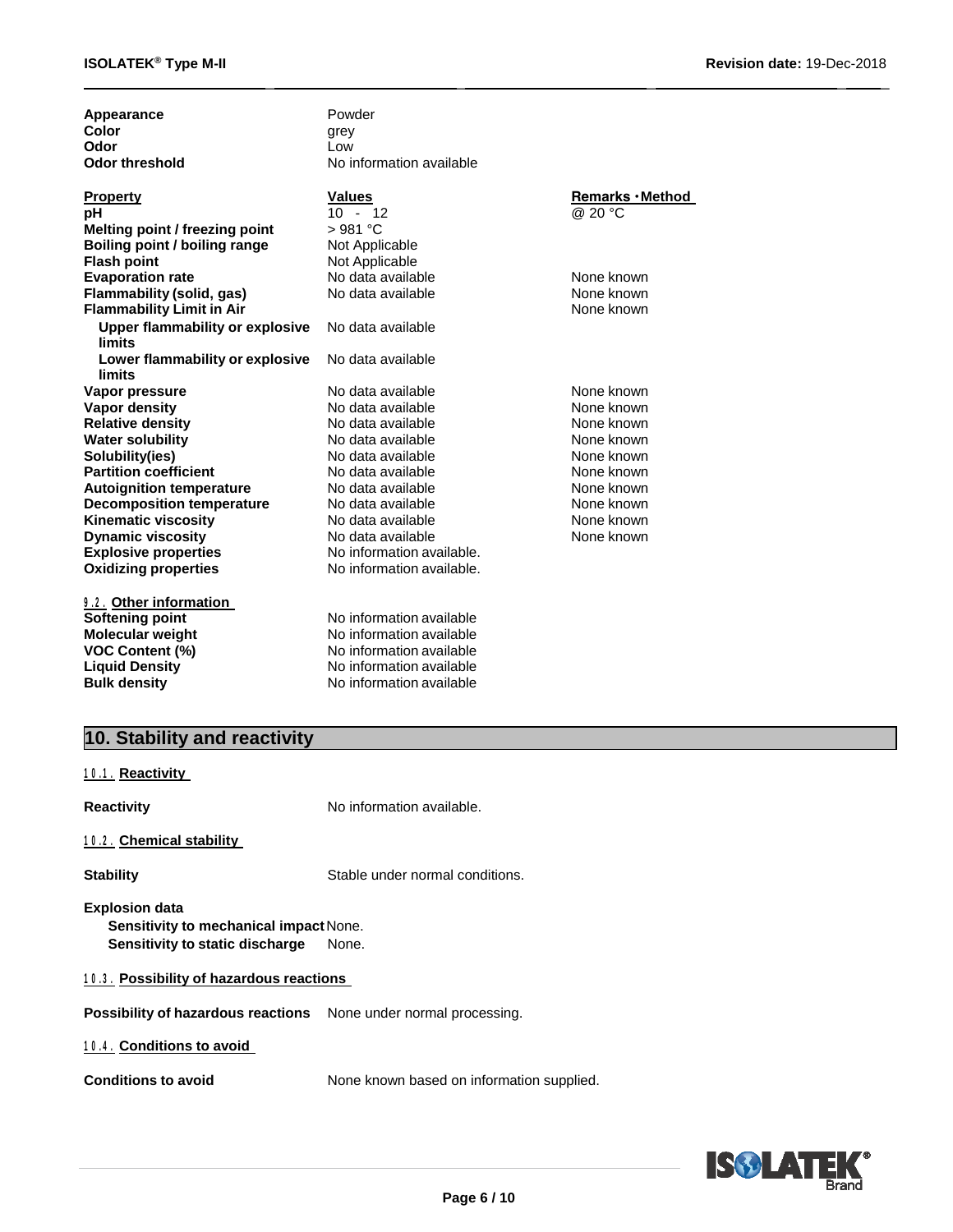$\overline{\phantom{a}}$  , we can consider the constant of the constant  $\overline{\phantom{a}}$  , we can constant  $\overline{\phantom{a}}$ 

#### **1 0 . 5 . Incompatible materials**

**Incompatible materials** None known based on information supplied.

**1 0 . 6 . Hazardous decomposition products**

**Hazardous decomposition products** None known based on information supplied.

#### **11. Toxicological information**

#### **11.1. Information on toxicological effects**

#### **Information on likely routes of exposure**

**Product Information**

| <b>Inhalation</b>                                                            | May cause irritation of respiratory tract.                       |  |  |
|------------------------------------------------------------------------------|------------------------------------------------------------------|--|--|
| Eye contact                                                                  | Causes serious eye damage.                                       |  |  |
| <b>Skin contact</b>                                                          | Causes skin irritation. May cause sensitization by skin contact. |  |  |
| Ingestion                                                                    | May cause irritation.                                            |  |  |
| Symptoms related to the physical, chemical and toxicological characteristics |                                                                  |  |  |
| Symptoms                                                                     | No information available.                                        |  |  |
|                                                                              |                                                                  |  |  |

**Numerical measures of toxicity**  .

#### **Delayed and immediate effects as well as chronic effects from short and long-term exposure**

| <b>Skin corrosion/irritation</b>  | Irritating to skin.                      |
|-----------------------------------|------------------------------------------|
| Serious eye damage/eye irritation | Risk of serious damage to eyes.          |
| Respiratory or skin sensitization | May cause sensitization by skin contact. |
| <b>Germ cell mutagenicity</b>     | No information available.                |
| Carcinogenicity                   | No information available.                |
| <b>Reproductive toxicity</b>      | No information available.                |
| <b>STOT - single exposure</b>     | May cause respiratory irritation.        |
| <b>STOT - repeated exposure</b>   | No information available.                |
| <b>Aspiration hazard</b>          | No information available.                |

### **12. Ecological information**

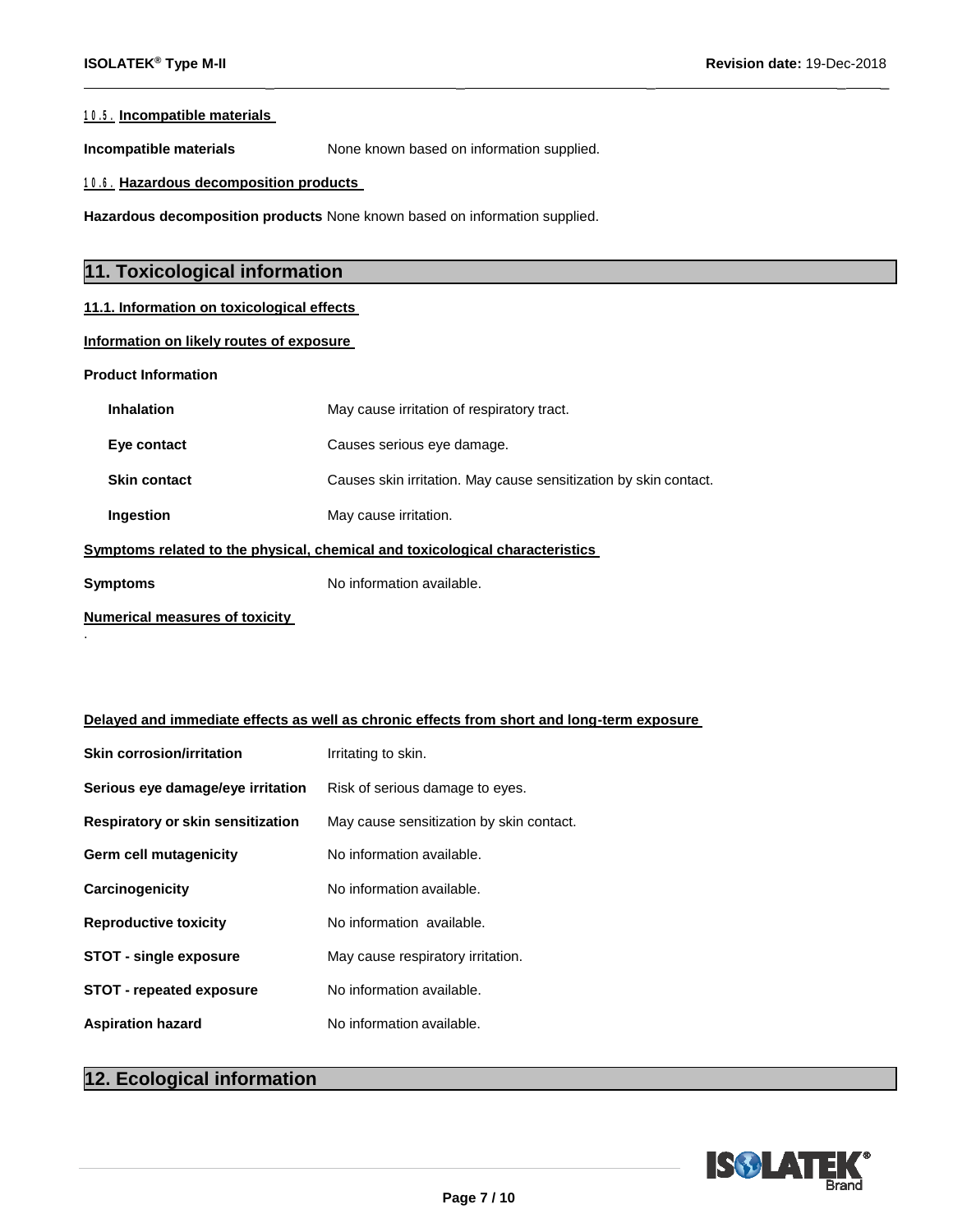#### **1 2 . 1 . Toxicity**

**Ecotoxicity** The environmental impact of this product has not been fully investigated.

 $\overline{\phantom{a}}$  , we can consider the constant of the constant  $\overline{\phantom{a}}$  , we can constant  $\overline{\phantom{a}}$ 

| <u>12.2. Persistence and degradability_</u> |                           |  |
|---------------------------------------------|---------------------------|--|
| Persistence and degradability               | No information available. |  |
| 12.3. Bioaccumulative potential             |                           |  |
| Bioaccumulation                             | No information available. |  |
|                                             |                           |  |
| <u>12.4. Mobility in soil </u>              |                           |  |
| Mobility in soil                            | No information available. |  |
| 12.5. Results of PBT and vPvB assessment    |                           |  |
| <b>PBT and vPvB assessment</b>              | No information available. |  |
|                                             |                           |  |
| 12.6. Other adverse effects                 |                           |  |
| Other adverse effects                       | No information available. |  |

| 13. Disposal considerations            |                                                                      |  |
|----------------------------------------|----------------------------------------------------------------------|--|
| 13.1. Waste treatment methods          |                                                                      |  |
| Waste from residues/unused<br>products | Dispose of in accordance with local regulations.                     |  |
| <b>Contaminated packaging</b>          | Dispose of contents/containers in accordance with local regulations. |  |

### **14. Transport information**

#### **IMDG**

| <b>UN number</b><br>14.1                                                                                | Not regulated  |  |
|---------------------------------------------------------------------------------------------------------|----------------|--|
| UN proper shipping name<br>14.2                                                                         | Not regulated  |  |
| <b>Transport hazard class(es)</b><br>14.3                                                               | Not regulated  |  |
| Packing group<br>14.4                                                                                   | Not regulated  |  |
| <b>Marine pollutant</b><br>14.5                                                                         | Not applicable |  |
| <b>Special Precautions for Users</b><br>14.6                                                            |                |  |
| <b>Special Provisions</b>                                                                               | None           |  |
| 14.7. Transport in bulk according to No information available<br>Annex II of MARPOL and the IBC<br>Code |                |  |

#### **RID**

| 14.1 | UN number                  | Not regulated |
|------|----------------------------|---------------|
| 14.2 | UN proper shipping name    | Not regulated |
| 14.3 | Transport hazard class(es) | Not regulated |
| 14.4 | Packing group              | Not regulated |

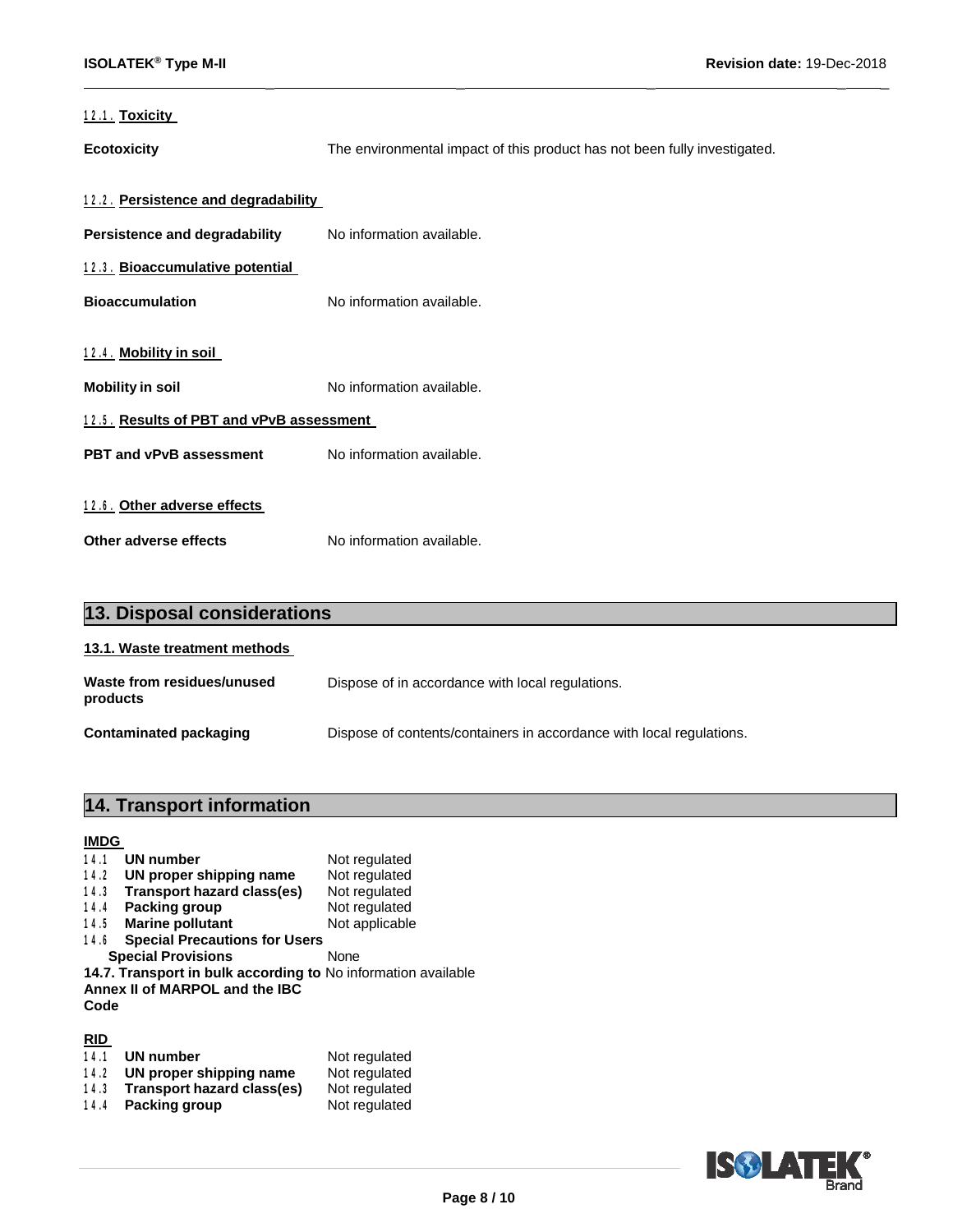| 14.5<br>Environmental nazards                | NOT applicable |
|----------------------------------------------|----------------|
| <b>Special Precautions for Users</b><br>14.6 |                |
| <b>Special Provisions</b>                    | None           |
|                                              |                |
| <b>ADR</b>                                   |                |
| 14.1<br>UN number                            | Not regulated  |
| 14.2<br>UN proper shipping name              | Not regulated  |
| Transport hazard class(es)<br>14.3           | Not regulated  |
| Packing group<br>14.4                        | Not regulated  |
| <b>Environmental hazards</b><br>14.5         | Not applicable |
| 14.6<br><b>Special Precautions for Users</b> |                |
| <b>Special Provisions</b>                    | None           |
|                                              |                |

**1 4 . 5 Environmental hazards** Not applicable

#### **IATA**

| <b>UN number</b><br>14.1  |                                      | Not regulated  |
|---------------------------|--------------------------------------|----------------|
| 14.2                      | UN proper shipping name              | Not regulated  |
| 14.3                      | <b>Transport hazard class(es)</b>    | Not regulated  |
| Packing group<br>14.4     |                                      | Not regulated  |
| 14.5                      | <b>Environmental hazards</b>         | Not applicable |
| 14.6                      | <b>Special Precautions for Users</b> |                |
| <b>Special Provisions</b> |                                      | None           |
|                           |                                      |                |

#### **15. Regulatory information**

**1 5 . 1 . Safety, health and environmental regulations/legislation specific for the substance or mixture**

#### **National regulations**

#### **France**

#### **Occupational Illnesses (R-463-3, France)**

| Chemical name          | French RG number  | <b>Title</b> |
|------------------------|-------------------|--------------|
| <b>Portland Cement</b> | <b>RG 8.RG 10</b> |              |
| 65997-15-1             |                   |              |

\_ \_ \_ \_ \_

#### **European Union**

Take note of Directive 98/24/EC on the protection of the health and safety of workers from the risks related to chemical agents at work

#### **Authorizations and/or restrictions on use:**

This product does not contain substances subject to authorization (Regulation (EC) No. 1907/2006 (REACH), Annex XIV) This product does not contain substances subject to restriction (Regulation (EC) No. 1907/2006 (REACH), Annex XVII)

#### **Persistent Organic Pollutants**

Not applicable

#### **Ozone-depleting substances (ODS) regulation (EC) 1005/2009** Not applicable

#### **1 5 . 2 . Chemical safety assessment**

**Chemical Safety Report** No information available

#### **16. Other information**